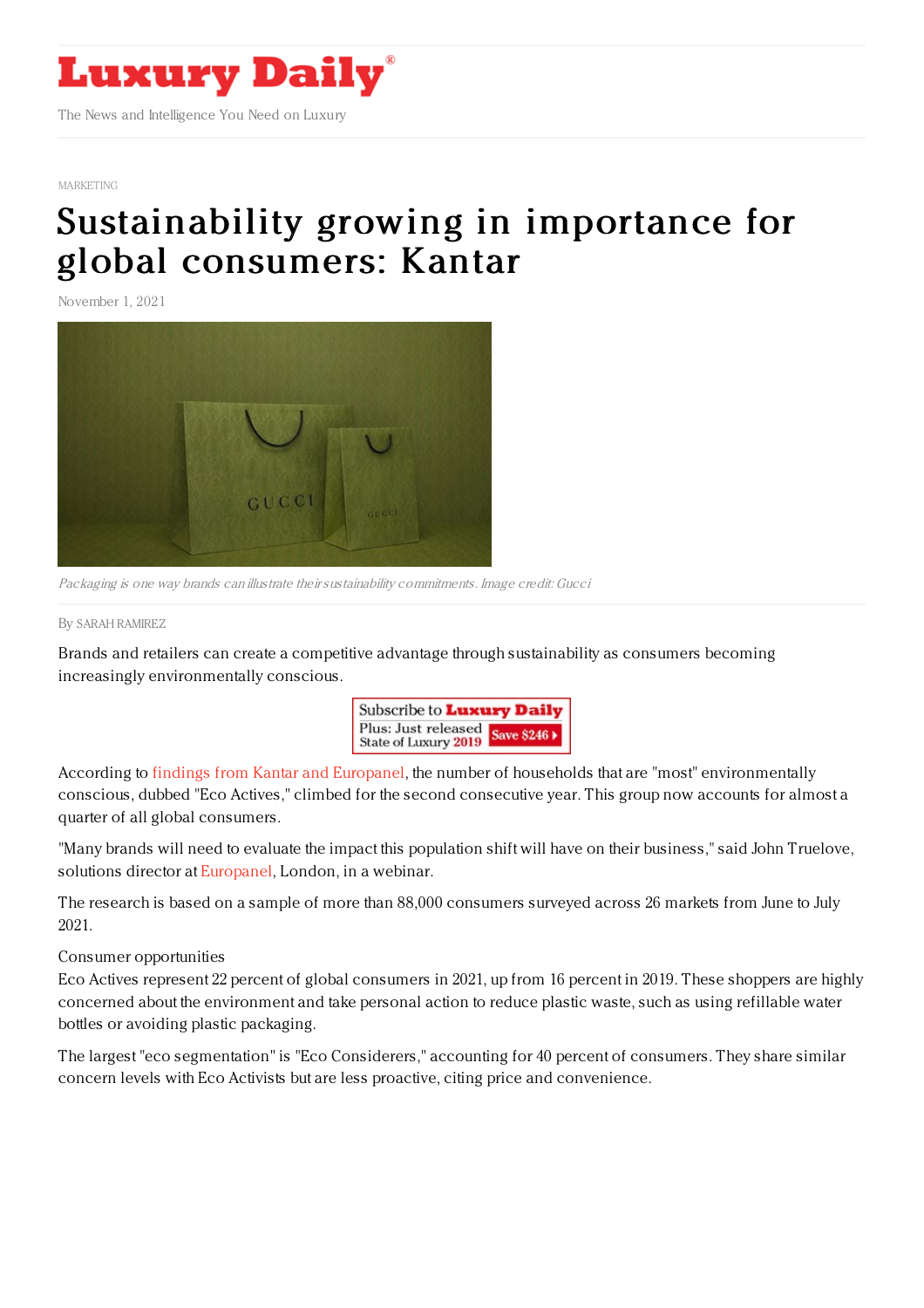

## More consumers are looking for items made with recycled materials. Image credit: Longchamp

Thirty-eight percent of consumers are "Eco Dismissers," who lack awareness of environmental issues and are not taking steps to reduce their plastic use. This segment has fallen from 49 percent of shoppers in 2019.

Eco Actives also represent larger shares of the population in more affluent markets accounting for an average of 30.6 percent of consumers in high GDP countries. There are exceptions, however, as the U.S. at 18 percent has a smaller share of Eco Actives than the global average.

This is predicted to soon change, with Eco Actives expected to become the global majority by 2030. In high GDP markets, Eco Actives are predicted to reach 50 percent by 2025.

In part, this growth is forecast because brands and retailers are investing in more sustainable alternatives which will appeal to the significant number of shoppers who are Eco Considerers. Seventy percent of Eco Considers want to make sustainable purchases, but only 27 percent do so.



Luxury consumers are becoming increasingly interested in resale and secondhand fashion opportunities. Image credit: Rebag

Packaging is one crucial area where brands can stand out to consumers.

More than nine in 10 shoppers pay attention to sustainable information on packaging, with 38 percent of all consumers checking if packaging is recyclable. Fewer consumers are concerned with specific packaging materials or certifications.

Other environmental actions consumers are taking include using refillable or reusable products, shopping local businesses, driving less and shopping for secondhand clothing.

## Luxury responses

For brands to make sustainability a competitive advantage, they need to make sustainability a rewarding and easy choice by increasing the visibility of environmentally conscious goods and packaging.

Brands should also highlight the positive impact of sustainable offerings, while continuing to emphasize what originally differentiates them such as their luxury heritage.

Luxury brands are increasingly ramping up their sustainability efforts in response to affluent consumer sentiment.

British fashion label Burberry recently set an ambitious sustainability goal and is pledging to become "climate positive" by 2040.